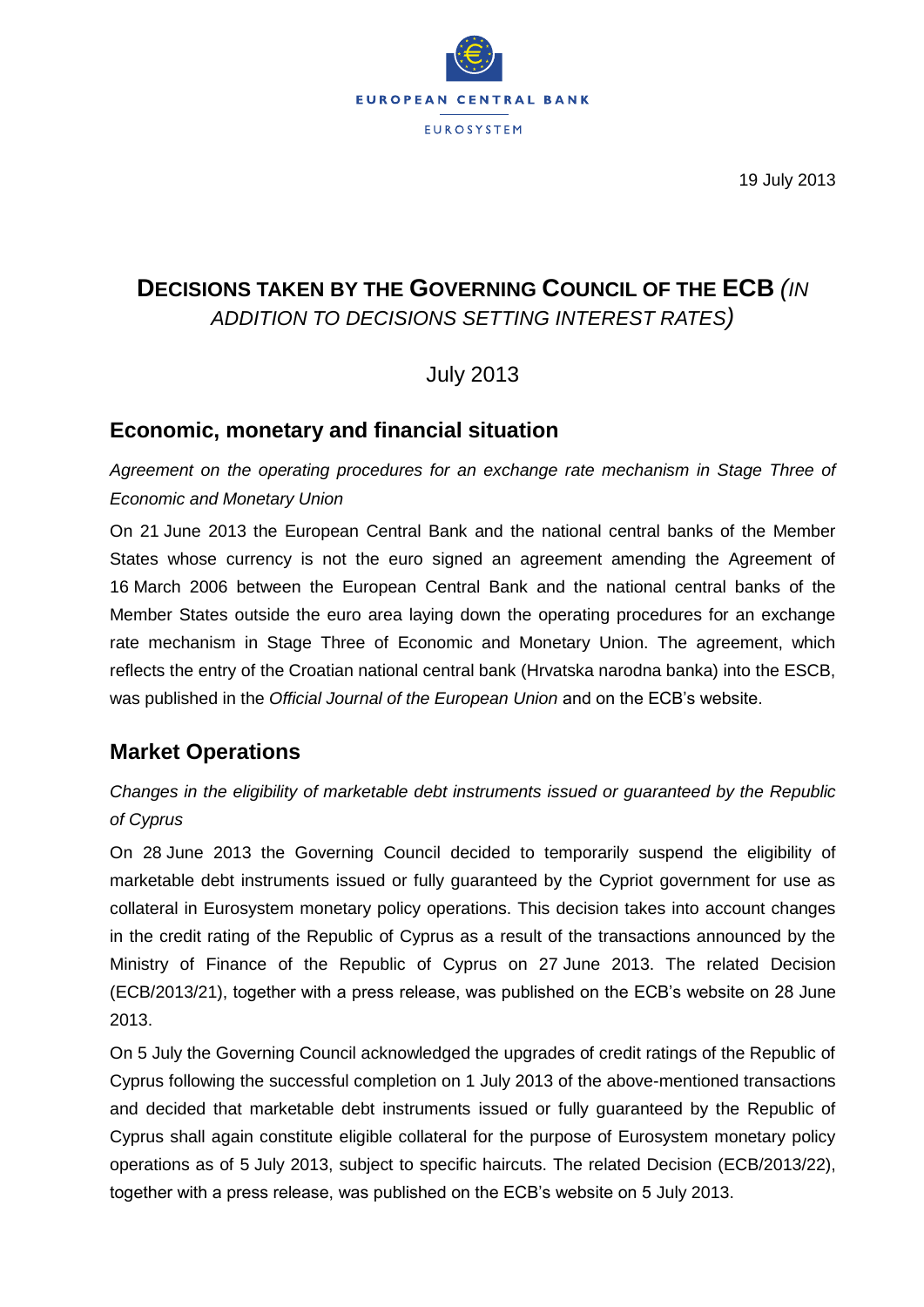#### *Review of the risk control measures in Eurosystem credit operations*

On 17 July 2013 the Governing Council approved amendments to the risk control measures for assets eligible for use as collateral in Eurosystem credit operations. These amendments stem from the biennial review of the Eurosystem risk control framework. The changes will become effective once implemented with the relevant legal acts. A press release detailing the measures was published on the ECB's website on 18 July 2013.

## **Payment systems and market infrastructure**

#### *Second report on card fraud*

On 11 July 2013 the Governing Council took note of the second report on card fraud, prepared by the Payment and Settlement Systems Committee, and authorised its publication on the ECB's website. The report, together with a press release, was published on the ECB's website on 16 July 2013.

# **Advice on legislation**

#### *ECB Opinion on Lietuvos bankas' macro-prudential mandate*

On 26 June 2013 the Governing Council adopted CON/2013/45 at the request of the Lithuanian Ministry of Finance.

### *ECB Opinion on pay and pension reforms in Ireland*

On 28 June 2013 the Governing Council adopted CON/2013/46 at the request of the Irish Minister for Public Expenditure and Reform.

*ECB Opinion on reserve requirements in connection with the introduction of the euro in Latvia*

On 2 July 2013 the Governing Council adopted CON/2013/47 at the request of Latvijas Banka.

*ECB Opinion on a proposal for a Council regulation amending Regulation (EC) No 974/98 as regards the introduction of the euro in Latvia and on a proposal for a Council regulation amending Regulation (EC) No 2866/98 as regards the conversion rate to the euro for Latvia*

On 5 July 2013 the Governing Council adopted CON/2013/48 at the request of the Council of the European Union.

*ECB Opinion on branches of non-EEA credit institutions in Ireland*

On 9 July 2013 the Governing Council adopted CON/2013/49 at the request of the Irish Minister for Finance.

*ECB Opinion on stabilisation measures in Romania*

On 12 July 2013 the Governing Council adopted CON/2013/50 at the request of Banca Natională a României.